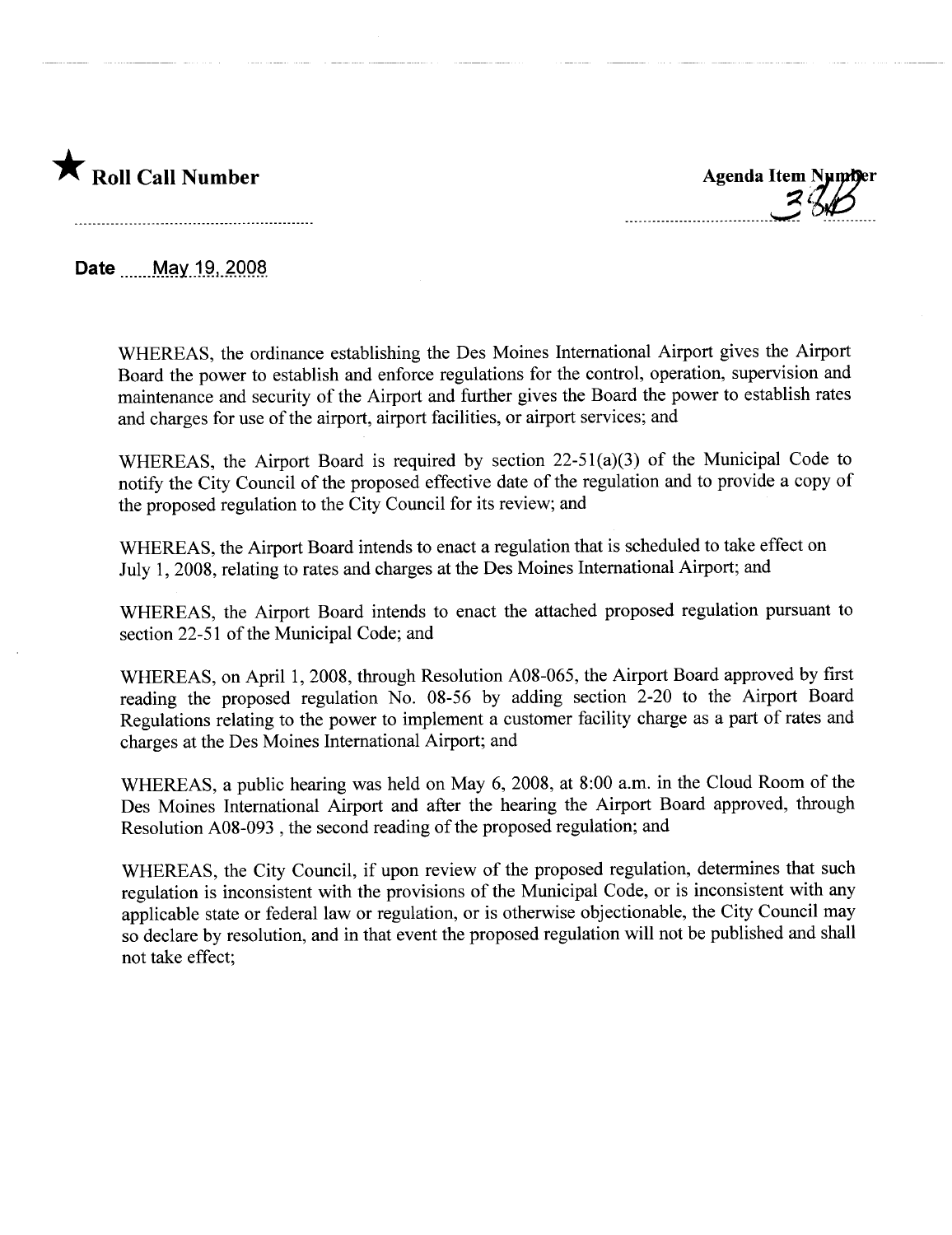

Agenda Item Number

Date ....... May 19, 2008.

NOW THEREFORE, BE IT RESOLVED BY THE CITY COUNCIL OF DES MOINES, IOWA:

That the attached communication from the Chairperson of the Des Moines International Airport Board and copy of the proposed Airport Board Regulation No. 08-56 duly notifying the Council of the proposed effective date for the regulation of July 1, 2008, is hereby received and filed.

Moved by to adopt.

FORM APPROVED:

David A. Ferree

Assistant City Attorney

| <b>COUNCIL ACTION</b> | <b>YEAS</b> | <b>NAYS</b> | <b>PASS</b> | <b>ABSENT</b>   | <b>CERTIFICATE</b>                                                                          |
|-----------------------|-------------|-------------|-------------|-----------------|---------------------------------------------------------------------------------------------|
| <b>COWNIE</b>         |             |             |             |                 |                                                                                             |
| <b>COLEMAN</b>        |             |             |             |                 | I, DIANE RAUH, City Clerk of said City                                                      |
| <b>HENSLEY</b>        |             |             |             |                 | hereby certify that at a meeting of the City<br>Council of said City of Des Moines, held on |
| <b>KIERNAN</b>        |             |             |             |                 | the above date, among other proceedings                                                     |
| <b>MAHAFFEY</b>       |             |             |             |                 | the above was adopted.                                                                      |
| <b>VLASSIS</b>        |             |             |             |                 |                                                                                             |
| <b>MEYER</b>          |             |             |             |                 | IN WITNESS WHEREOF, I have hereunto set<br>my hand and affixed my seal the day and          |
| <b>TOTAL</b>          |             |             |             |                 | year first above written.                                                                   |
| <b>MOTION CARRIED</b> |             |             |             | <b>APPROVED</b> |                                                                                             |
|                       |             |             |             |                 |                                                                                             |
|                       |             |             |             |                 |                                                                                             |
|                       |             |             |             | Mayor           | <b>City Clerk</b>                                                                           |
|                       |             |             |             |                 |                                                                                             |
|                       |             |             |             |                 |                                                                                             |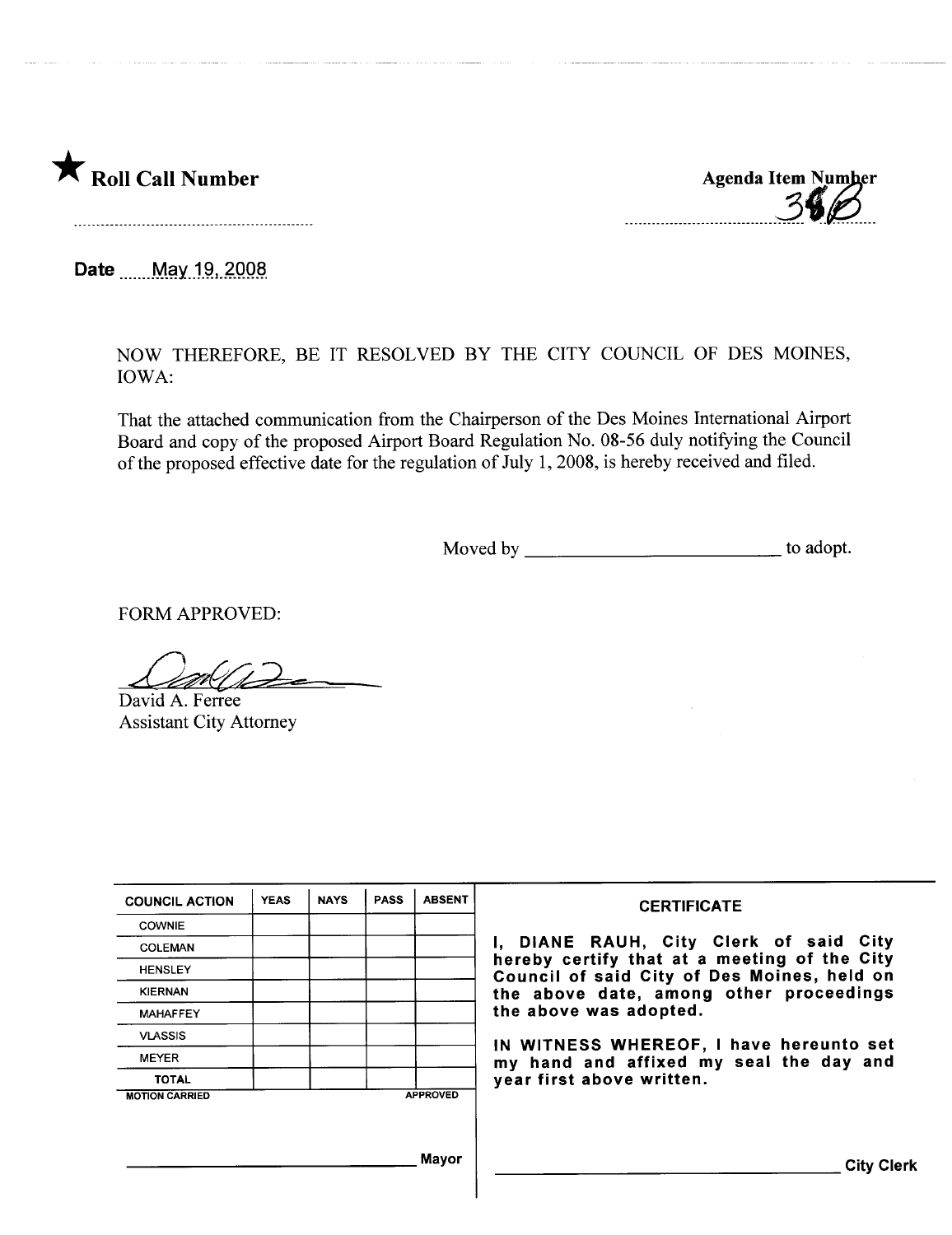Date

Agenda Ite

May 6, 2008

Roll Call #

The Honorable Mayor and Members of City Council 400 Robert D Ray Dr Des Moines, IA 50309

### RE: Proposed Airport Regulation No. 08-56, Rental Car Customer Facilty Charge (CFC)

Dear Mayor and Members of the City Council:

The City Council created the Airport Board under Chapter 392 of the Iowa Code for the purpose of governing the operation of the Des Moines International Airport. City Code Section 22-50(a)(2) gives the Airport Board the authority to establish, by regulation, rates and charges for the use of the Airport's facilities or services to support the continuing operation and development of the Airport. The Council delegated the Board the power to establish rates and charges for use of the Airport consistent with its responsibility to maintain a positive cash balance in the Airport Enterprise Fund at all times.

At its meeting of April 1, 2008, the Airport Board approved the first reading of a resolution to include a section which allows a Customer Facility Charge (CFC) to be imposed on all customers renting a vehicle at the Airport. At its meeting of May 6, 2008, the Board conducted a public hearng on the resolution and, after receiving no comments, approved its second reading. Relevant background information related to the proposed regulation change is as follows:

Airports throughout the United States have renovated, reconfigured, and relocated car rental customer facilities as an appropriate means of efficiently and effectively dealing with increased demands for space. Many, if not most, of these airports commonly use the collection of a car rental Customer Facility Charge ("CFC") to finance the renovation, construction, operation, and maintenance of car rental customer facilities, and pay for associated shuttle bus systems to transport passengers to and from these car rental customer facilities without adversely affecting general airport funds.

On July 7, 2006, through Resolution No. A06-l 19, the Board approved six (6) On-Airport Automobile Rental Concession Agreements (collectively the "Concession Agreements") after a public bidding process. The six agreements are held by Hertz Corp., Des Moines Service Corporation, Ruan, Inc., Budget of Iowa, Enterprise Rent A-Car-Midwest, and Dollar-Thrift Auto Group. Section



DES MOINES INTERNATIONAL AIRPORT DEPARTMENT OF AVIATION, ROOM 201 5800 FLEUR DRIVE DES MOINES, IOWA 50321-2854 (515) 256-5100

> ALL-AMERICAN CITY 1949, 1976, 1981 2003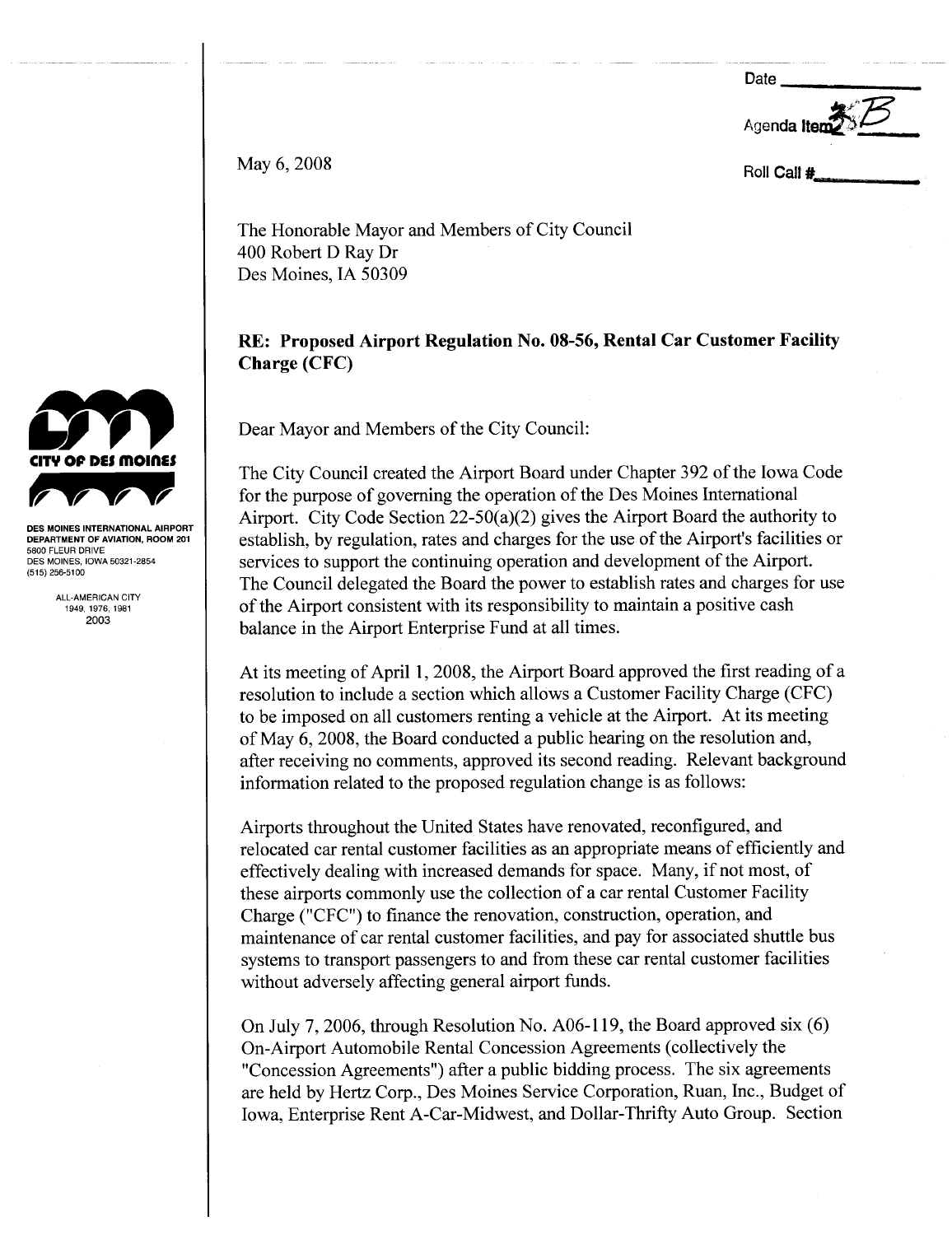#### Honorable Mayor and Members of City Council May 6, 2008 Page 2 of 4

4.08 ofthe Agreement with each Agency reserves the Airport's right to consider implementation of a CFC at any time throughout the term of the Concession Agreement.

Section 4.08 continues by outlining the criteria through which a CFC may be implemented:

"A CFC will be implemented only if and when the Airport Board has approved one or more specifc construction projects related to improving the rental car operation at the Airport. Specific projects may include, but not be limited to, improved (possibly covered) ready and return parking areas and/or an on-airport fuel, wash, and service facilty (sometimes referred to as a QTA, or Quick-Turn-Around Facilty). If any of those projects requires the implementation of a CFC to adequately fund the project, the CFC to begin immediately after the project has been approved by the Board based on the following provisions... "

An Airport Public Parking and Rental Car Operations Study completed by Leigh Fisher and Associates (now known as Jacobs Consultancy) dated May 2006 (the "2006 Study") included projected long-term operational capacity requirements. The study outlined a preferred conceptual expansion for public parking and rental car operations. The 2006 Study specifically recommended expansion of the on-Airport rental car operating areas to include a site approximately  $\frac{1}{2}$  mile from the Terminal for the development of a fuel, wash and service facility.

Alternative designs for the facility since have been developed. One of the designs is situated at the south edge of the Airport property, parallel to Army Post Road and directly west of the Runway 13-31 runway protection zone (west of Fleur Drive). Another considers a location nearer to the Airport Terminal Complex. Under each alternative, the rental car operating area is self contained and will include a fueling system capable of serving all operating areas. The Airport will negotiate with the rental car companies on arrangements for the operation and management of the fueling system. Wash bays, a light maintenance and storage area, and parking spaces are included in the designs.

It should also be noted that the 2006 Study included several comments related to the future imposition of CFC at Des Moines International Airport. The 2006 Study asserted that "more than 50 other U.S. airport operators use the CFC to finance improvements, to pay debt service on facilities, to finance operating and maintenance expenses of the rental car operations, or to provide bussing and rail service to rental car facilities." Also, most commonly a CFC is calculated based on estimated annual transaction days.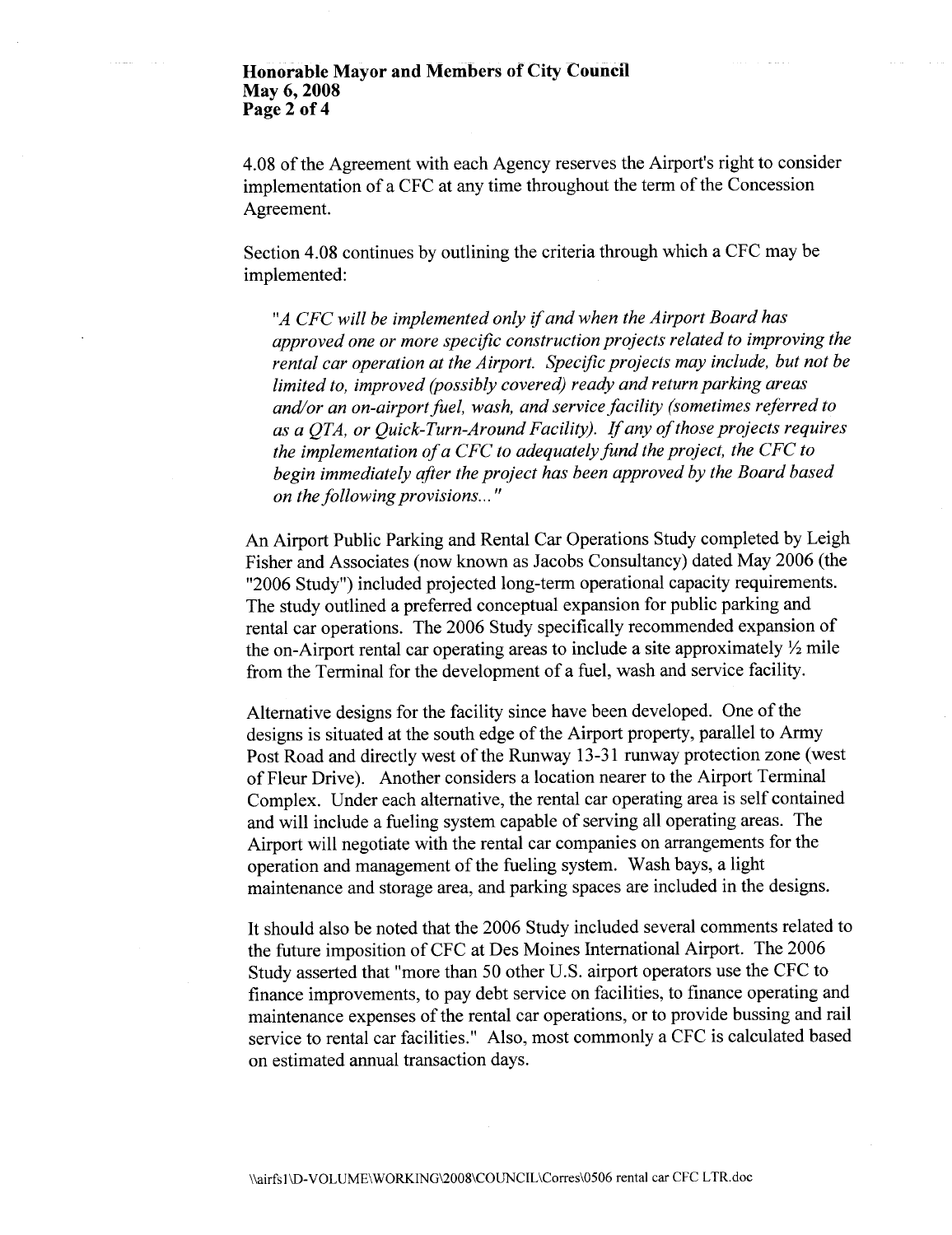#### Honorable Mayor and Members of City Council May 6, 2008 Page 3 of 4

Recently, Aviation Department Staff conducted background research into CFC structures at neighboring, comparable, and major destination airports. A sample of other airports is listed below, along with the corresponding CFC charge in effect at the time of research:

| <b>Airport</b>     | 2006 boardings | <b>CFC</b>   |
|--------------------|----------------|--------------|
| Cedar Rapids (CID) | 516,095        | \$1.67 / day |
| Moline (MLI)       | 453,554        | \$3.00 / day |
| Lincoln (LNK)      | 190,456        | \$1.20 / day |
| Omaha (OMA)        | 2,075,306      | $-0-$        |
| Kansas City (MCI)  | 5,466,672      | \$5.65 / day |
| Minneapolis (MSP)  | 17,192,410     | \$3.00 / day |
| Madison (MSN)      | 803,503        | $-0-$        |
| Grand Rapids (GRR) | 1,005,586      | \$3.00 / day |
| Wichita (ICT)      | 710,380        | $-0-$        |
| Savannah (SAV)     | 950,904        | \$3.00 / day |
| Las Vegas (LAS)    | 22,028,521     | \$3.00 / day |
| Phoenix (PHX)      | 20,591,909     | \$4.50 / day |
| Orlando (MCO)      | 16,807,534     | $-0-$        |
| Tampa (TPA)        | 9,187,865      | \$2.03 / day |

Based on a generally supportive and favorable response from rental car operators during negotiation of the current Concession Agreement and during recent meetings and discussions, Staffhas asked the Airport Board and City Council to adopt into its Regulations a CFC with an initial daily rate of\$2.75 per contract day. This rate may be adjusted periodically to meet actual supporting expenses.

Finally, it should be noted that approval of this regulation will provide the Airport Board with authority to impose a CFC; but it does not impose them by itself. The Board will still have to approve the CFC by separate resolution.

The Airport Board, pursuant to the ordinance regarding its establishment, is required to file any revised Rates and Charges Regulations with the City Clerk and to publish both notice of intent to adopt the Regulation, as well as the time and place of a public hearing. The Airport Board is further required to notify the City Council of the proposed effective date of the Regulation and provide a copy thereof to the City Council for their review and hold a public hearing on the proposed Regulation.

The Airport Board then must adopt the Regulation by Board Resolution and have the City Clerk publish it prior to its effective date, in this case August 1, 2008. The Airport Board plans to read the regulation for the third and final time at its meeting of June 3, 2008.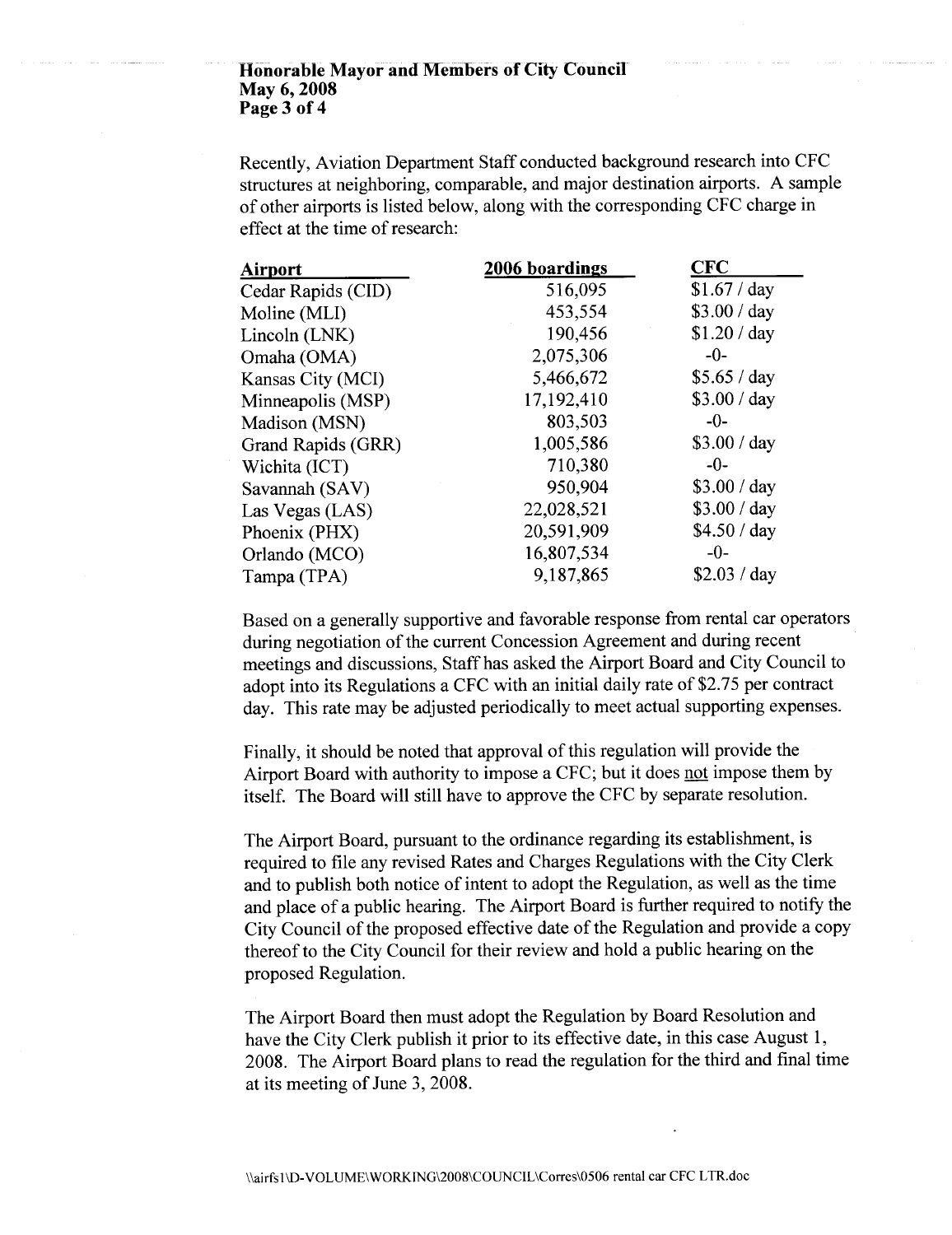#### Honorable Mayor and Members of City Council May 6, 2008 Page 4 of 4

The Airport Board herewith submits for City Council information and review, the proposed Regulation pursuant to Section 22.51 of the Municipal Code.

 $\mathcal{S}$ 

Sincerely,

James Erickson Airport Board Chairperson

Enclosure

cc: Richard A. Clark, City Manager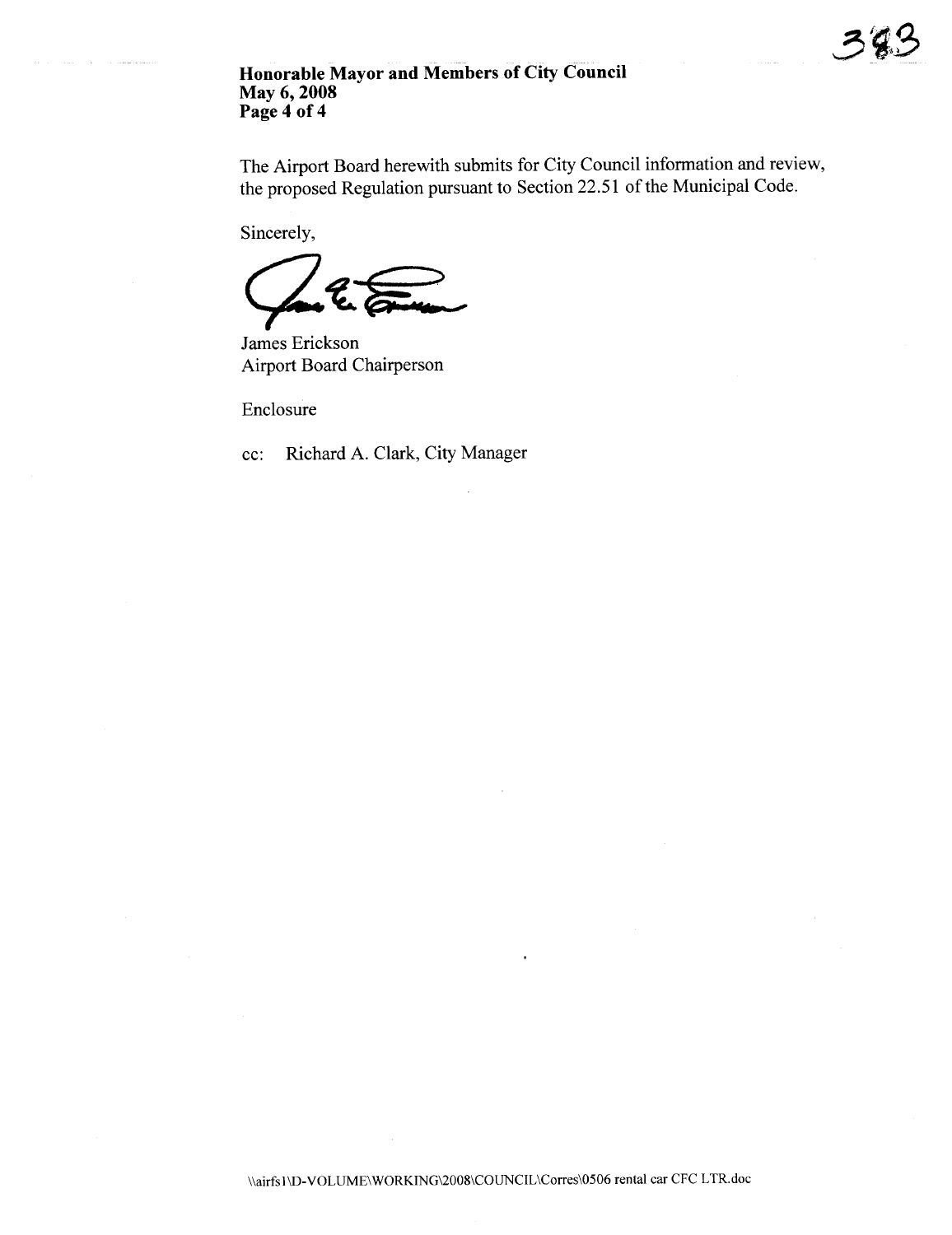# PROPOSED AIRPORT REGULATION NO. 08-56

## AN ENACTMENT codifying the Airport Board Regulations of the Des Moines International Airport pursuant to section 22-51 of the Municipal Code of the City of Des Moines, 2000, by adding section 2-20 relating to rates and charges at the Des Moines International Airport

The Des Moines International Airport Board has authorized and directed that this proposed regulation be published. This proposed regulation is on file with the City Clerk and wil be considered by the Des Moines International Airport Board in a Public Hearing on May 6, 2008 at 8:00 o'clock a.m. in the Cloud Room on the second floor of the Terminal Building of the Des Moines International Airport. The proposed regulation, if passed, will become effective on July 1,2008.

Section 1. That the Des Moines International Airport Board hereby proposes to enact the following Airport Board Regulation relating to rates and charges:

## 2-20 CUSTOMER FACILITY CHARGE

Customer Facility Charge (CFC) shall mean a charge imposed on each rental vehicle transaction, which shall be a fixed uniform amount applied to each Contract Day (as defined below), or fraction thereof, to each rental car contract and shall be added to the amount collected from the customer by each rental car company having a concession agreement with the City. A Contract Day shall mean each twenty-four (24) hour period or fraction thereof within the rental period, each of which shall constitute a separate day for which the CFC shall be levied and collected.

The Airport Board may by resolution impose a CFC, not to exceed \$2.75 per Contract Day, which shall be committed to finance, in whole or in part, the cost, including the cost of financing, of projects at the Airport to improve the convenience, security, and efficiency of rental car operations for the traveling public. Each rental car company shall charge, collect, account for, and remit the CFCs required to be collected by the resolution and such remittance shall be made regardless of whether the CFCs are actually collected. A rental car company shall not be entitled to any right of offset and shall not otherwise reduce any CFC remittance. A rental car company shall remit all CFCs regardless of any amounts that may be owed or due to the rental car company by the Airport. All CFCs collected by rental car companies shall be trust fuds held for the benefit of the Airport. Rental car companies shall have only a temporary, possessory interest and no legal or equitable interest in the CFCs.

The CFC shall be charged, collected, accounted for, and remitted pursuant to procedures developed by the Airport Director in accordance with this regulation and the resolution imposing the CFC.